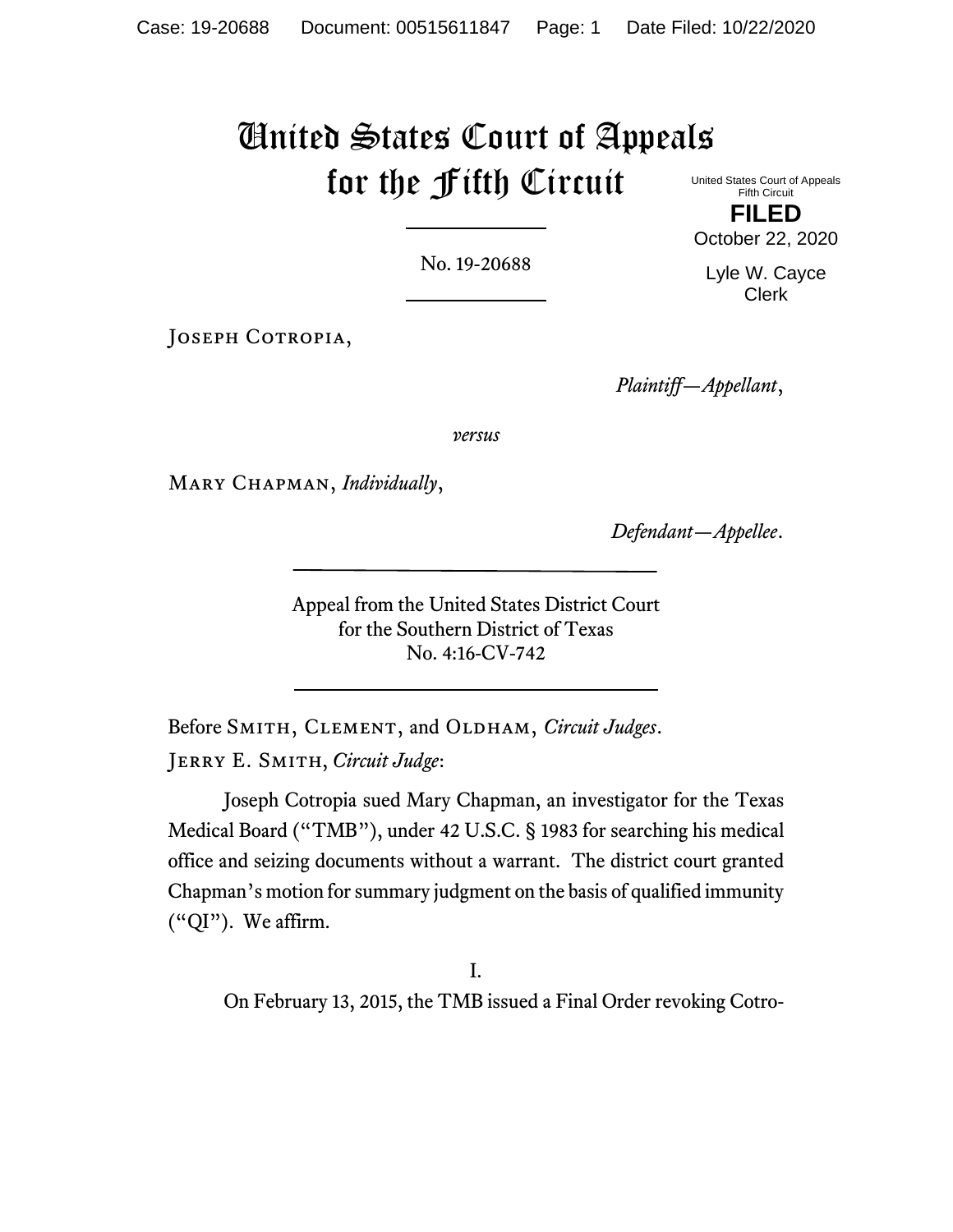pia's medical license[1](#page-1-0) because he had improperly prescribed controlled substances and had directed and supervised an unregistered pain management clinic ("PMC"), an entity that needed to be registered under Texas law. TEX. OCC. CODE § 168.101. The TMB's Final Order instructed Cotropia to "immediately cease practice in Texas," explaining that violations could result in "disciplinary action by the Board or prosecution for practicing without a license in Texas."[2](#page-1-1)

But Cotropia, by his own admission, continued to practice after the February 13, 2015, revocation, until March 20, 2015. After the TMB received a complaint against Cotropia, the TMB sent Chapman to execute an administrative subpoena at Cotropia's office on March 27, 2015.[3](#page-1-2) The sub-

<span id="page-1-2"></span><sup>3</sup> Cotropia alleges another *Tolan* violation, noting that in its first sentence of background, the district court erroneously described the subpoena as an "administrative search warrant." That mistake, the argument goes, "shined a more favorable light on the unconstitutional actions of the administrative state, since a search based on a warrant would be reasonable under the Fourth Amendment." Cotropia devotes a solitary paragraph to this argument, and rightfully so. The district court conducted its analysis under the "Administrative Process Exception to the Warrant Requirement," demonstrating that the absence of a warrant was a baseline assumption of its analysis. Nowhere did the court suggest that Chapman's search was reasonable because she had a warrant.

<span id="page-1-0"></span><sup>1</sup> *In re Cotropia*, SOAH Dkt. No. 503-13-3809 (Feb. 13, 2015), https://perma.cc/A2DX-QDBU ("Final Order").

<span id="page-1-1"></span><sup>2</sup> Final Order at 15. Cotropia asserts a slew of so-called "*Tolan* violations" under *Tolan v. Cotton*, 572 U.S. 650 (2014) (per curiam), arguing that the district court improperly weighed the evidence by resolving disputed issues in favor of Chapman. Cotropia insists that he was not required to stop practicing medicine until March 20, 2015, because that was the day that the TMB denied his rehearing and the Final Order became final. But the Final Order required Cotropia to cease immediately. The denial of his motion for rehearing resulted only in "[a]dministrative finality," namely an exhaustion of the TMB's review for purposes of appeal. 22 Tex. Admin. Code § 187.37(*l*); *see Lawson v. Laird*, 443 F.2d 617, 619 (5th Cir. 1971) (summarizing the "test of administrative finality for purposes of judicial review"). Cotropia cites no evidence indicating that the TMB held the Final Order in abeyance pending review or gave overriding instructions permitting him to practice medicine between February 13, 2015, and March 20, 2015.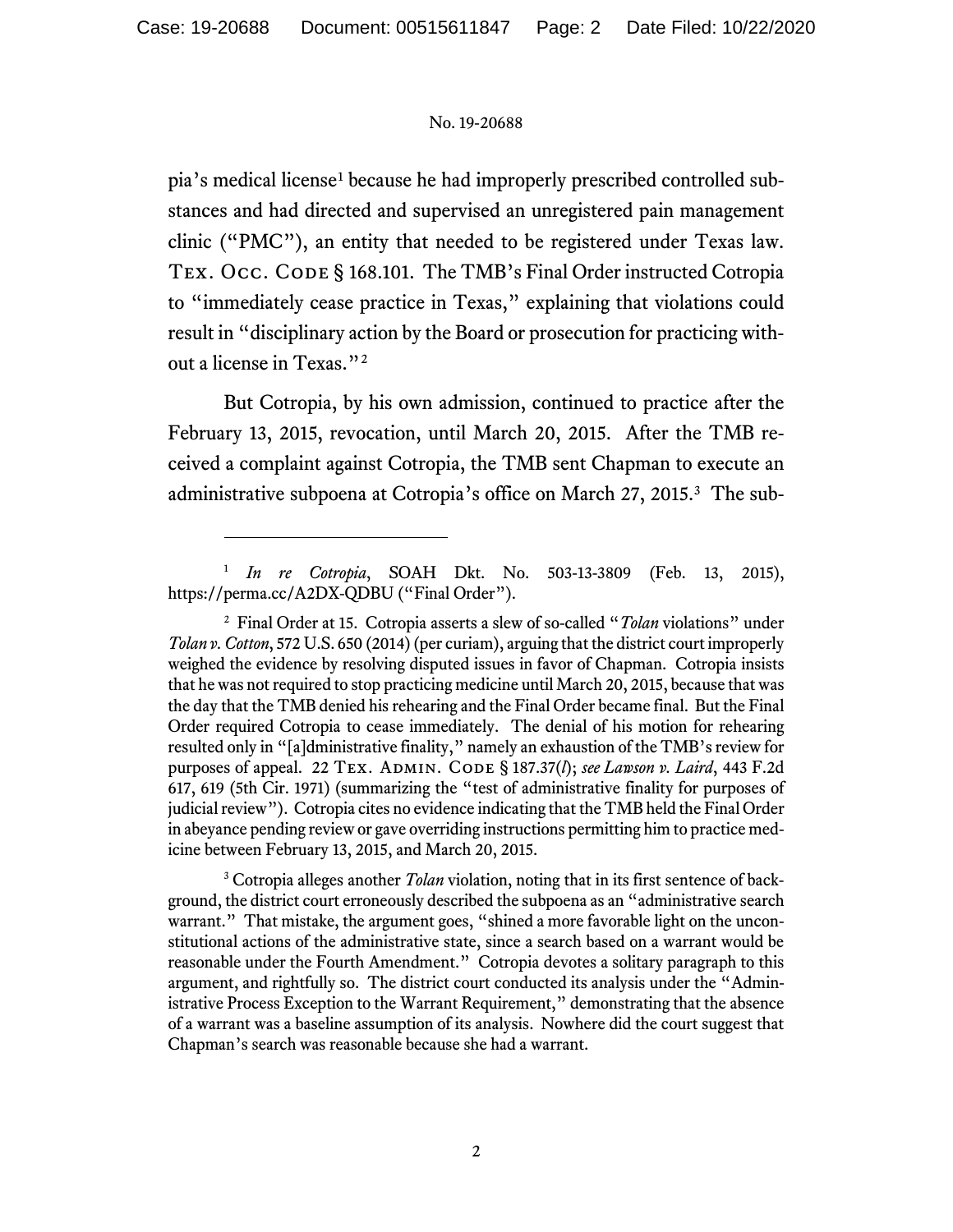poena directed Cotropia to produce copies of prescriptions and patient signin sheets from February 27, 2015, to the present.

Cotropia was away from his office that day, preparing for a hearing involving the TMB. Betty Spaugh, Cotropia's receptionist, remained at the office to handle communications with patients. Accompanied by a federal DEA agent, Chapman arrived at Cotropia's office and presented Spaugh with the administrative subpoena. After speaking on the phone with Cotropia's attorney, Spaugh requested that Chapman leave the office, but Chapman stayed.

Chapman removed several documents from Spaugh's desk and made copies.[4](#page-2-0) Those documents included appointment ledgers, a patient payment ledger,<sup>[5](#page-2-1)</sup> sign-in sheets, and five credit card receipts showing payments to "T.E. Swate."[6](#page-2-2) After an hour, a constable arrived and told Chapman to

<span id="page-2-0"></span><sup>4</sup> Here, Cotropia alleges another *Tolan* violation, claiming that the district court erroneously concluded that "Chapman was provided twenty-three documents before Spaugh refused to produce additional records." Cotropia fails to explain how Spaugh's consent to the search is relevant to this appeal. In any event, consent is a separate basis for finding that a search is reasonable under the Fourth Amendment. *See City of L.A. v. Patel*, 576 U.S. 409, 420 (2015). Chapman relies on the administrative exception—not consent to justify her search.

<span id="page-2-1"></span><sup>5</sup> Cotropia alleges another *Tolan* violation. The district court referred to those documents as "analogous to a patient log," although, the argument goes, they were actually "financial records" that are "outside the scope of the TMB's authority" to investigate. There are two problems with that theory—one legal, one factual. First, although 22 TEXAS ADMINISTRATIVE CODE § 179.4(a) allows the TMB to investigate only "medical records," Cotropia cites no legal authority suggesting that the presence of financial information underminesthe TMB's authority over a document that otherwise qualifies as a medical record. Second, Cotropia claims that "Chapman conceded to seizing financial records belonging to Dr. Cotropia." But Cotropia mischaracterizes the record. When asked whether particular documents were financial documents, Chapman answered "They are—" before being cut off by an objection. When allowed to answer, Chapman said that the documents "have financial information."

<span id="page-2-2"></span><sup>6</sup> T.E. Swate refers to Tommy Swate, a physician who lost his medical license for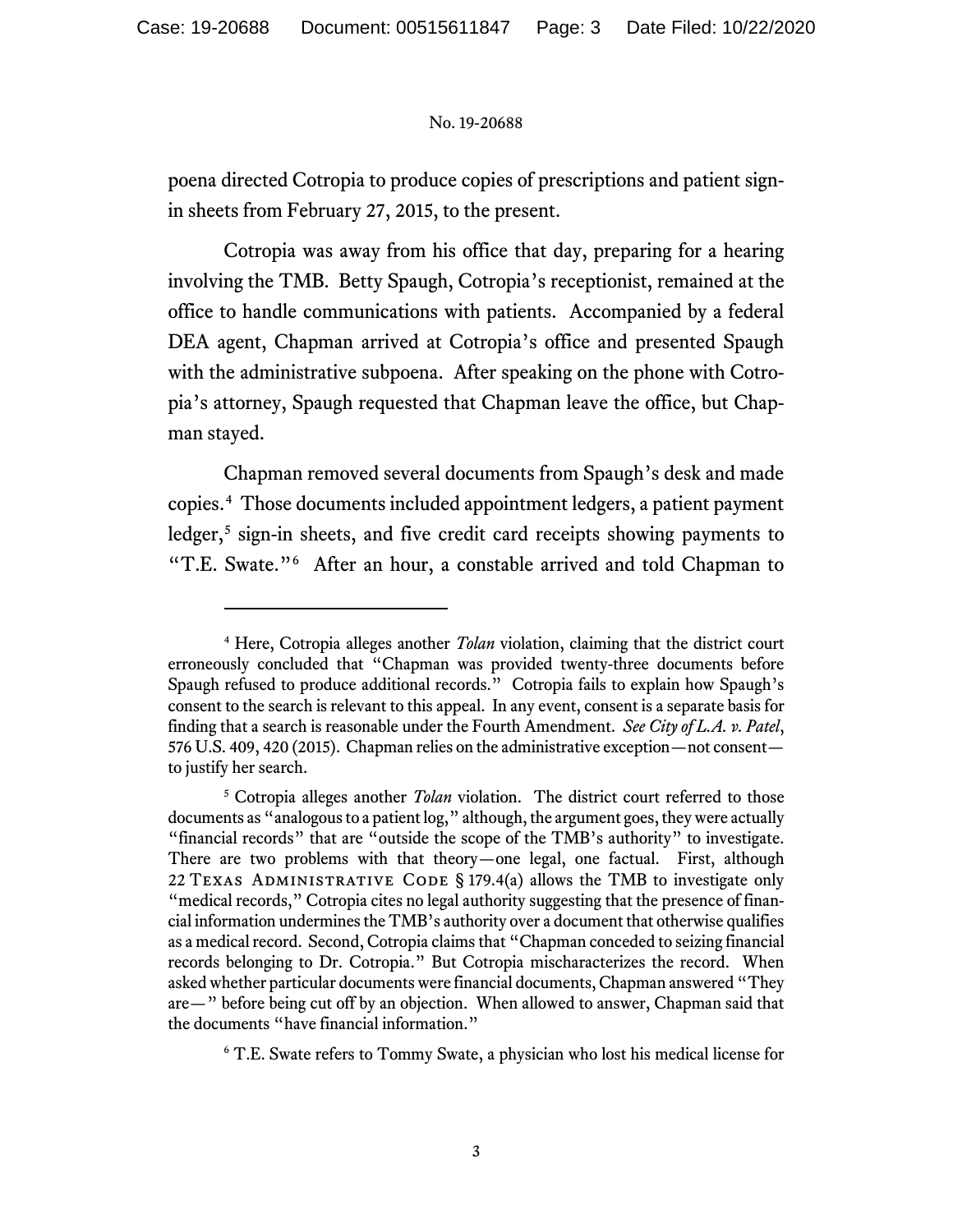leave.

Cotropia filed this § 1983 action against Chapman for violations of his Fourth and Fourteenth Amendment rights based on Chapman's search and seizure of documents without a warrant. Chapman then moved to dismiss on the basis of QI. Although the district court granted Chapman's motion to dismiss with prejudice, we reversed. *See Cotropia v. Chapman*, 721 F. App'x 354 (5th Cir. 2018) (per curiam). We concluded that Cotropia "alleged sufficient facts to show that Chapman . . . violated the clearly established right to an opportunity to obtain precompliance review of an administrative subpoena before a neutral decisionmaker." *Id.* at 357.

In that appeal, we declined to adopt two of Chapman's arguments. First, although we noted that 22 TEXAS ADMINISTRATIVE CODE § 179.4(a) and Texas Occupations Code § 153.007(e)—which together constitute the TMB's subpoena authority—might provide the power to demand medical records on short notice, Chapman had not "made clear (on the arguments that she ha[d] provided thus far) whether  $\S 179.4(a)$ applies to this situation at all." *Cotropia*, 721 F. App'x at 359.[7](#page-3-0) Second, Chapman contended, at oral argument, that medical practices constitute "a

improperly treating chronic-pain and addiction patients. *See Swate v. Tex. Med. Bd.*, 2017 WL 3902621, at \*1 (Tex. App.—Austin Aug. 31, 2017, pet. denied). Cotropia's 2015 practice involved the care of patients whom Cotropia took over from Swate. Swate now works as a licensed attorney and serves as Cotropia's counsel in this matter.

<span id="page-3-0"></span><sup>7</sup> Our previous decision did not examine Chapman's authority under Texas Occupations Code § 168.052 or 22 Texas Administrative Code § 195.3 which together authorize the TMB to inspect pain management clinics—because "Chapman ha[d] not argued that these provisions [were] sources of authority under which she operated." *Cotropia*, 721 F. App'x at 359 n.4. That led us to doubt whether Chapman's subpoena authority allowed her to "take the subpoenaed records by force." *Id.* at 359. On this appeal, Chapman has asserted her authority under §§ 168.052 and 195.3. Although Cotropia decries the TMB's taking of documents by "physical force," he does not contend that Chapman lacked authority to do so.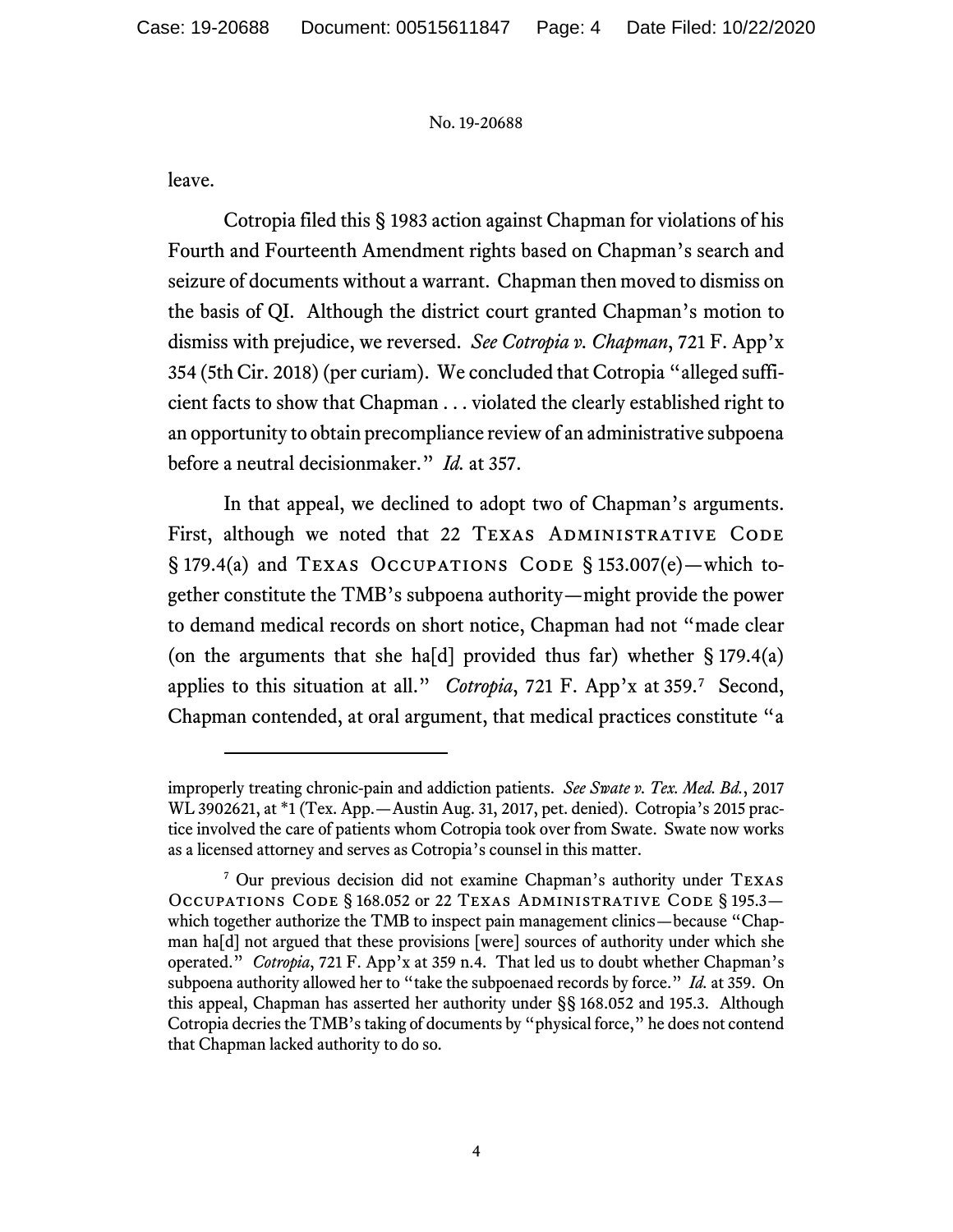closely regulated industry and that the regulatory scheme TMB has in place provides a constitutionally adequate substitute for a warrant" under *New York v. Burger*, 482 U.S. 691 (1987). *Cotropia*, 721 F. App'x at 360. But because Chapman had not previously raised that argument, we declined to address it. *Id.*

On remand, after discovery, Chapman moved for summary judgment on the basis of QI. She argued that, because she reasonably relied on the Texas Administrative Code and Texas Occupations Code, her search was reasonable. The magistrate judge issued a Recommendation and Memorandum granting Chapman's motion, which the district court adopted in full, and Cotropia appeals.

# II.

After a defendant makes a "good-faith assertion of [QI]," the burden of proof for summary judgment purposes "shift[s] . . . to the plaintiff to show that the defense is not available." *Melton v. Phillips*, 875 F.3d 256, 261 (5th Cir. 2017) (en banc) (quotation omitted). To satisfy its burden, a plaintiff must show "(1) that the official violated a statutory or constitutional right, and (2) that the right was 'clearly established' at the time of the challenged conduct." *Morgan v. Swanson*, 659 F.3d 359, 371 (5th Cir. 2011) (en banc) (quotation omitted).

Cotropia contends that (1) Chapman violated his constitutional rights, by executing the administrative subpoena without any opportunity for Cotropia to obtain precompliance review, and (2) Cotropia's constitutional rights were clearly established at the time of the search. We agree that Chapman violated Cotropia's constitutional rights, but the law was not clearly established at the time of the search.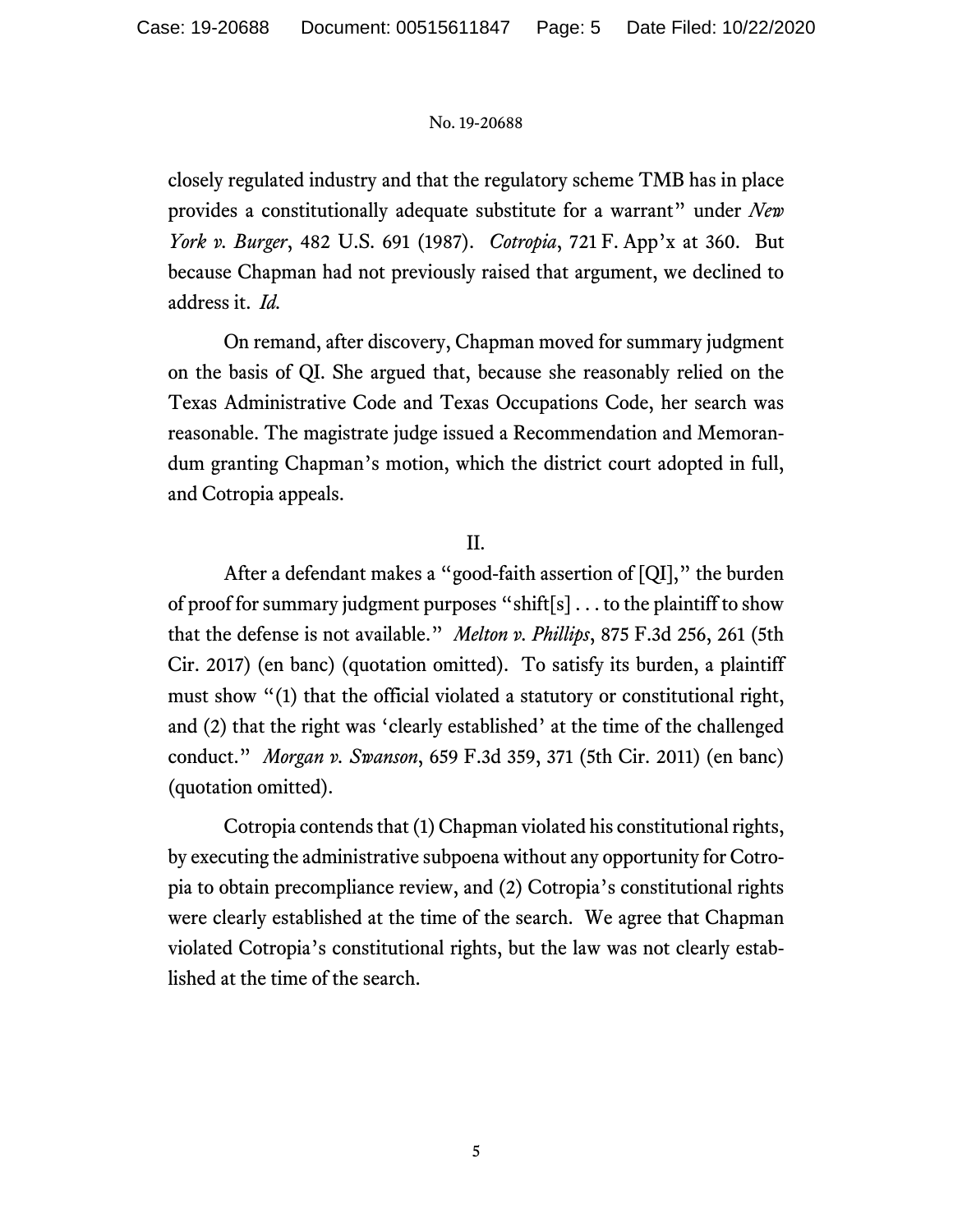A.

"Warrantless searches and seizures are per se unreasonable unless they fall within a few narrowly defined exceptions." *United States v. Kelly*, 302 F.3d 291, 293 (5th Cir. 2002) (quotation omitted). Two are relevant. First, as a general matter, "in order for an administrative search to be constitutional, the subject of the search must be afforded an opportunity to obtain precompliance review before a neutral decisionmaker." *Patel*, 576 U.S. at 420. Second, even without precompliance review, there is an "administrative exception," the relevant test for which comes from *Burger*. *Zadeh v. Robinson*, 928 F.3d 457, 465 (5th Cir. 2019), *cert. denied*, No. 19-676, 2020 WL 3146691 (U.S. June 15, 2020). Under *Burger*, "warrantless inspections in closely regulated industries must still satisfy three criteria: (1) a substantial government interest, (2) a regulatory scheme that requires warrantless searches to further the government interest, and (3) 'a constitutionally adequate substitute for a warrant.'" *Id.* at 464–65 (quoting *Burger*, 482 U.S. at 703). Because Chapman did not have a warrant and Cotropia had no opportunity for precompliance review of the subpoena, we analyze whether Chapman complied with the administrative exception.

Last year, in *Zadeh*—a case factually similar to this one—we examined whether the TMB's authority to investigate the medical industry as a whole—and PMCs in particular—fell within the administrative exception under *Burger*. *Zadeh*, 928 F.3d at 466. We declined to apply *Burger* to the medical industry as a whole, because it "is not a closely regulated industry for purposes of *Burger*." *Id.* PMCs, on the other hand, are medical facilities in which "a majority of patients are issued on a monthly basis a prescription for opioids, benzodiazepines, barbiturates, or carisoprodol." Tex. Occ. CODE  $\S$  168.001(1). Assuming that PMCs could be considered a closely regulated industry, we concluded that the TMB's administrative-subpoena authority for searching PMCs failed on the third prong of *Burger*. *Zadeh*, 928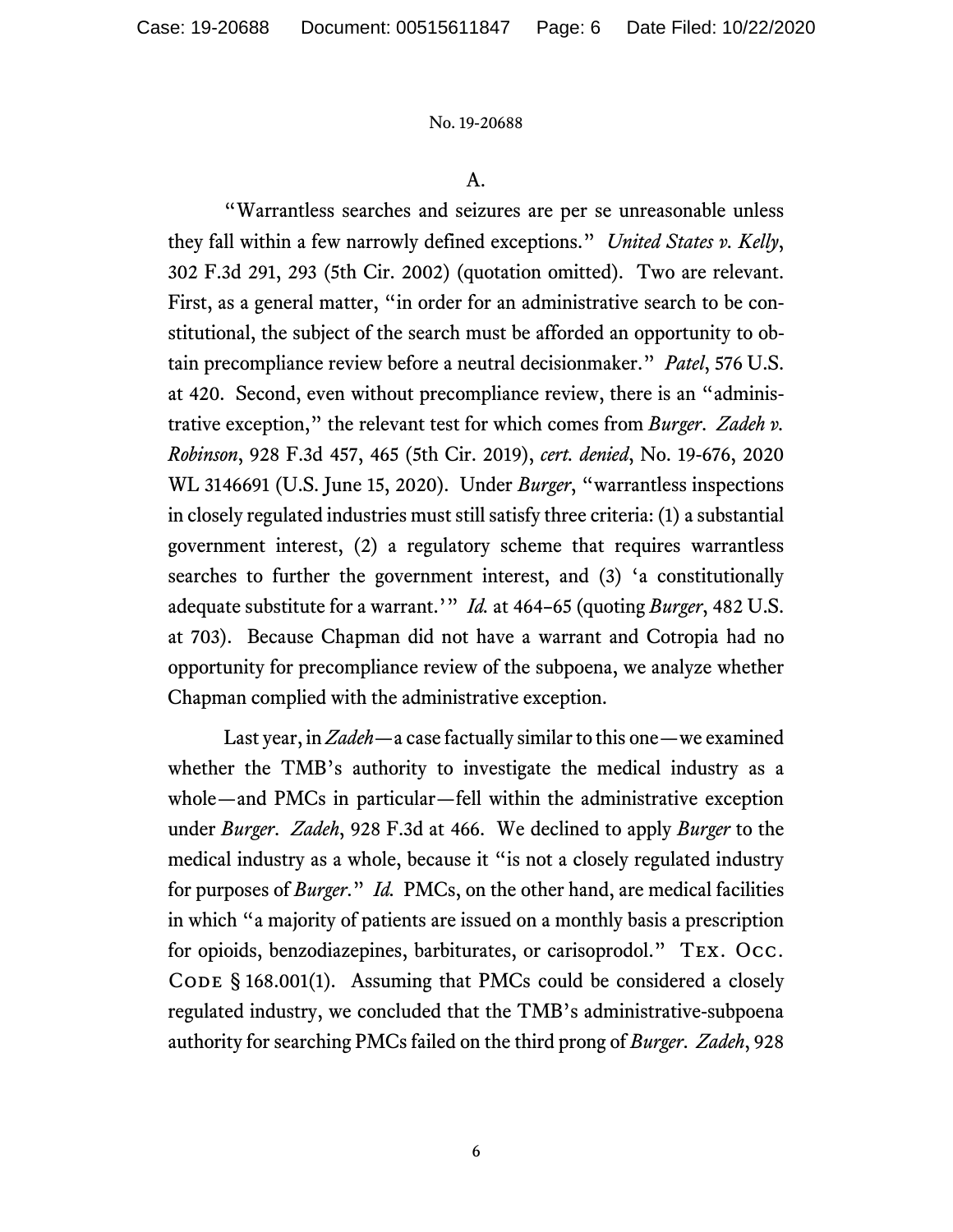F.3d at 466–68*.* That prong requires "a warrant substitute authorized by statute to be constitutionally adequate." *Id.* at 467. Constitutional adequacy in turn requires that "the regulatory statute . . . must limit the discretion of the inspecting officers." *Burger*, 482 U.S. at 703.

*Zadeh* dealt with two sources of the TMB's authority. First, §§ 153.007(a) and 179.4(a) grant the TMB authority to issue administrative subpoenas. Those provisions, however, provide "no identifiable limit on whose records can properly be subpoenaed." *Zadeh*, 928 F.3d at 467. Second, §§ 168.052(a) and 195.3 grant the TMB authority to inspect PMCs. Those provisions, however, "d[o] not limit how the clinics inspected are chosen." *Zadeh*, 928 F.3d at 468. Given the dearth of constraints, we concluded that both sources of the TMB's authority failed under *Burger*. *Id.*

In the instant case, like *Zadeh*, Chapman relied on Texas Occu-PATIONS CODE  $\S$ § 153.007(a) and 168.052 and 22 TEXAS ADMINIS-TRATIVE CODE  $\S$ § 179.4(a) and 195.3 as the sources of her authority to execute the administrative subpoena and search Cotropia's office. [8](#page-6-0) *Zadeh*'s *Burger* analysis, therefore, controls the constitutional question here. As Chapman concedes, "*Zadeh* already contains the very holding Cotropia asks the Court to announce in accordance with this constitutional analysis." Chapman thus violated Cotropia's constitutional rights when she copied documents in Cotropia's office without any precompliance review of the administrative subpoena.

## B.

With the first prong satisfied, we address whether Cotropia's right to precompliance review was clearly established at the time of the search. In

<span id="page-6-0"></span><sup>&</sup>lt;sup>8</sup> Unless otherwise noted, references to statutory provisions refer to the versions in effect on March 27, 2015, though they may have since been amended.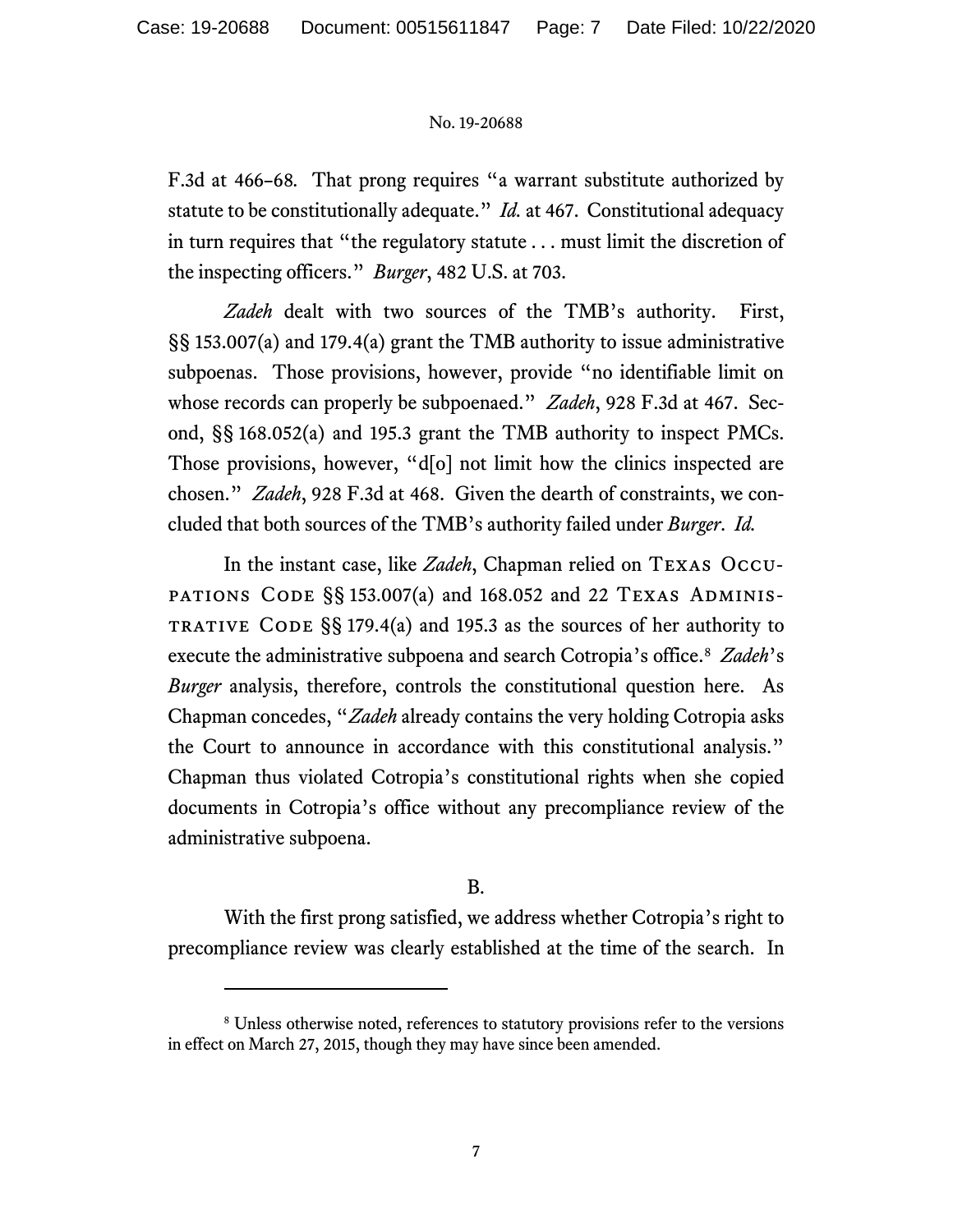*Zadeh*, even though we concluded that the TMB's subpoena authority for searching pain management clinics was unconstitutional, we could not conclude that "every reasonable official prior to conducting a search under the circumstances of this case would know this *Burger* factor was not satisfied." *Zadeh*, 928 F.3d at 470. We "[did] not hold that all reasonable officers would have known that, until now." *Id. Zadeh* was issued in 2019; Chapman searched Cotropia's office in 2015. Thus, at that time, it was not clearly established that her search per §§ 153.007(a), 168.052, 179.4(a), and 195.3 was unconstitutional. Cotropia seeks to avoid that conclusion by differentiating *Zadeh* in several respects.

1.

Cotropia tries to distinguish *Zadeh* by reasoning that, unlike the office in *Zadeh*, Cotropia's office was "undisputedly *not* a [PMC]." Because "it was clearly established at the time of this search that the medical profession as a whole is not a closely regulated industry," *Zadeh*, 928 F.3d at 468, Cotropia contends that "[e]very reasonable officer should have known that the closely regulated industry exception did not apply to the instant search of Cotropia's office."[9](#page-7-0)

Cotropia is correct that his office was not registered as a PMC. The statute that provided the TMB authority to search Cotropia's documents, however, gives the TMB authority to investigate not only "a [PMC] certified

<span id="page-7-0"></span><sup>9</sup> Cotropia also styles this argument as a *Tolan* violation, claiming that "[t]he mistaken grant of summary judgement was entirely based on the false premise that Dr. Cotrpia's [*sic*] office was a pain management clinic." That is an odd assertion, given Cotropia's previous admission that "[n]either the court below nor Chapman have [*sic*] even attempted to claim that Cotropia's office was a [PMC]." In any event, although the district court described Cotropia's prior involvement with an unregistered PMC, the court distinguished New Concept, which was Cotropia's office that Chapman searched, noting that it was not registered as a PMC.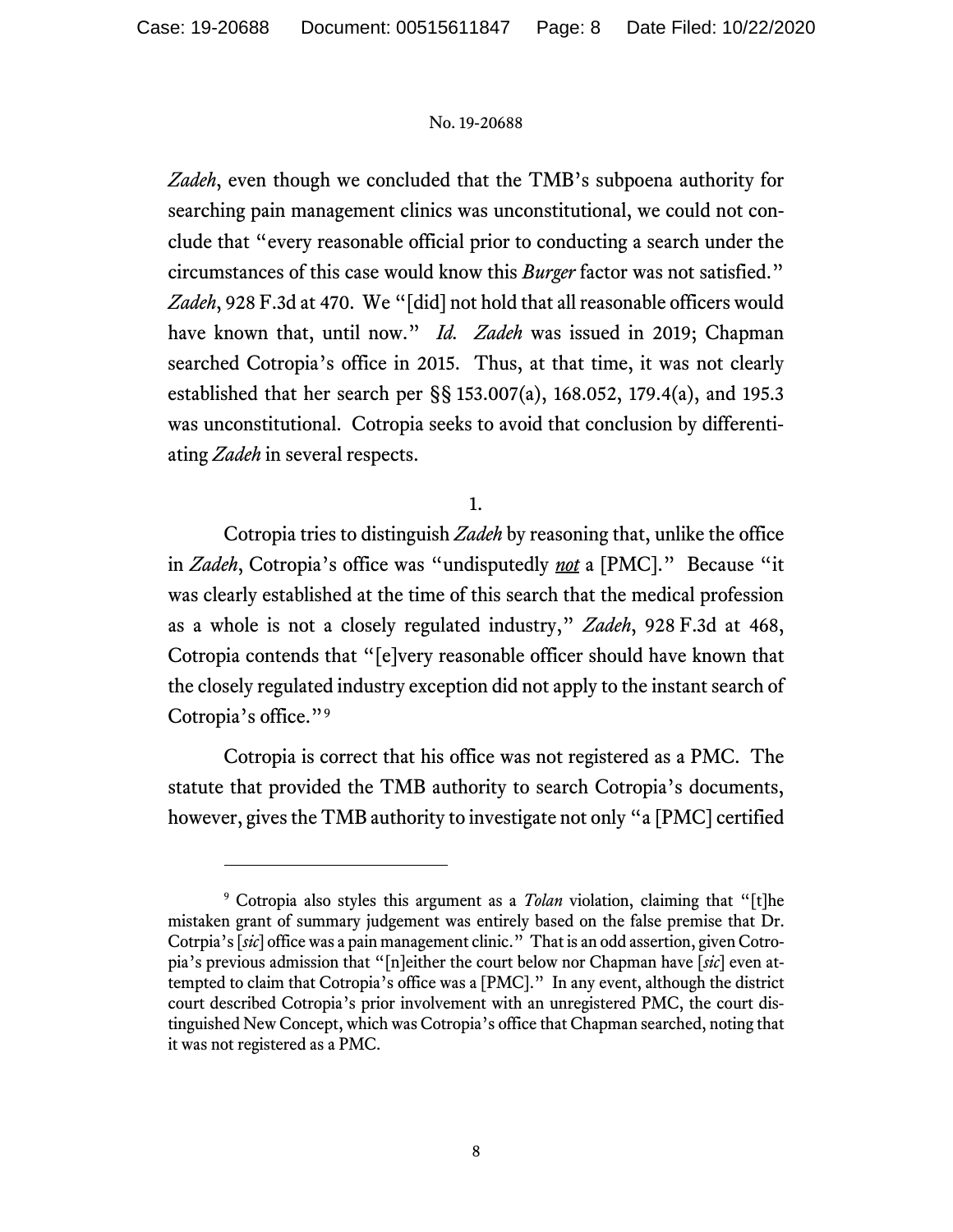under this chapter" but also "a physician who owns or operates a clinic in the same manner as other complaints under this subtitle." Tex. Occ. Code § 168.053. For instance, in *Zadeh*, 928 F.3d at 470−71, the relevant clinic was not required to be registered as a PMC for an officer reasonably to have relied on the regulatory scheme relevant to PMCs. It is thus irrelevant whether Cotropia registered his office as a PMC. The question, instead, is whether Chapman was investigating a complaint that Cotropia was operating his clinic in the same manner as a PMC. TEX. Occ. CODE § 168.053.

The record provides ample evidence that could lead a reasonable officer to believe that Cotropia operated New Concept in the same manner as a PMC. The TMB received allegations that Cotropia was operating an unregistered PMC. Cotropia, by his own admission, prescribed opioids through March 20, 2015, and previously had operated an unregistered PMC. His practice involved the care of patients whom he had taken over from Tommy Swate, whose medical license was revoked in 2014 for improper treatment of chronic-pain and addiction patients. Based on those undisputed facts, Chapman acted reasonably in relying on § 168.053 as authorizing her to investigate the allegations regarding Cotropia's practice.

### $2<sub>1</sub>$

Cotropia claims that, unlike the physician in *Zadeh*, he is not a "licen-see," and § 179.4(a) is limited to authorizing searches of "licensees."<sup>[10](#page-8-0)</sup> He fails to fit the definition, the argument goes, because the TMB had already revoked his license before executing the administrative subpoena.

<span id="page-8-0"></span><sup>&</sup>lt;sup>10</sup> In the first appeal, we noted that "Chapman has not made clear (on the arguments that she has provided thus far) whether  $\S 179.4(a)$  applies to this situation at all, as Cotropia was not a 'licensee' at the time of Chapman's actions." *Cotropia*, 721 F. App'x at 359. Our previous opinion, however, did not benefit from an analysis of § 179.2(10), and it explicitly conditioned its conclusion on the arguments presented "thus far." *Id.*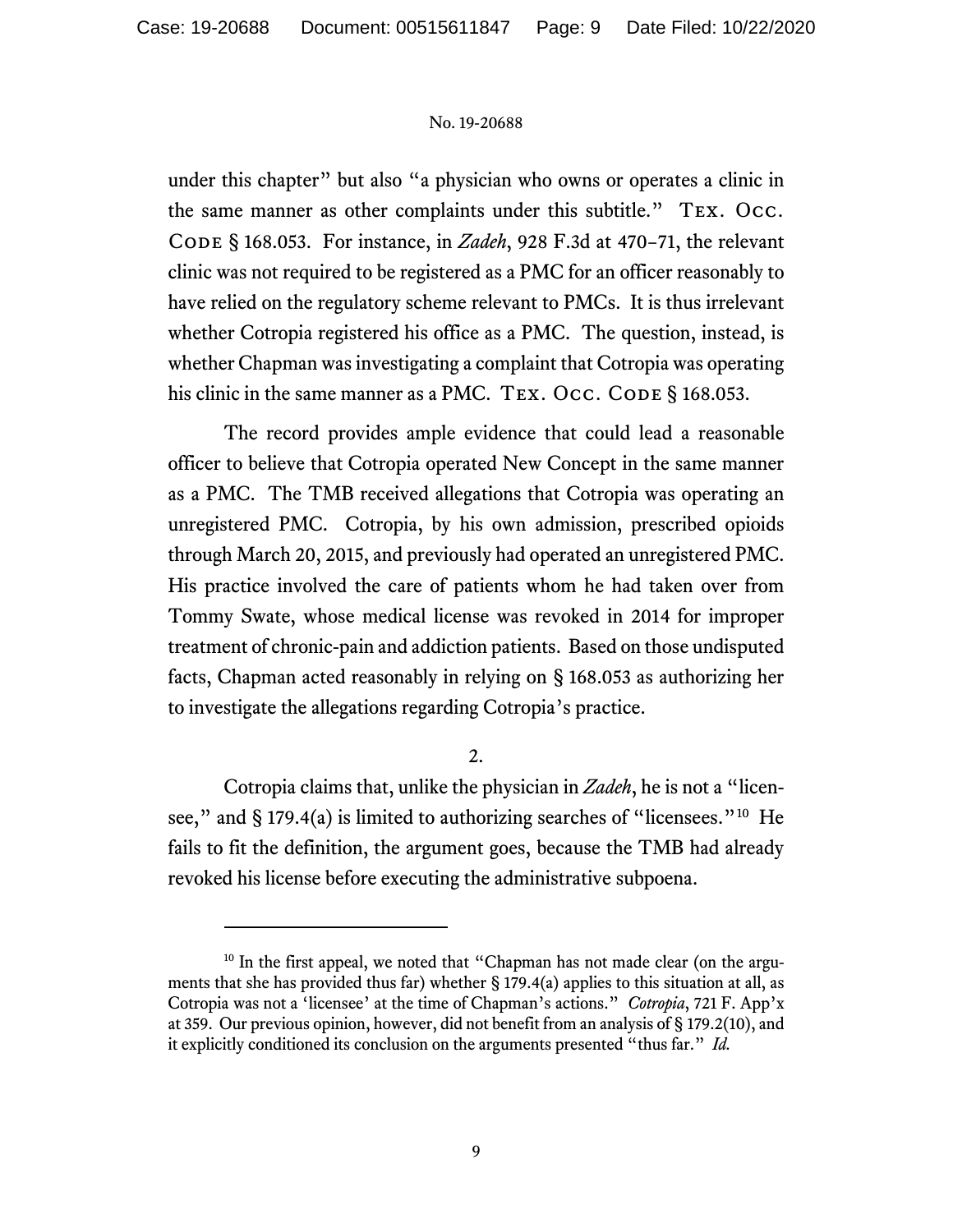But Cotropia's initial definitional argument cites no definitions. And for good reason. Section 179 defines its terms: "Licensee" refers to "[a] person to whom the board *has issued* a license." 22 TEX. ADMIN. CODE § 179.2(10)(emphasis added). The present perfect tense, "has issued," indicates that "licensee" includes any individual who received a license at some point in the past.<sup>[11](#page-9-0)</sup>

Other sections of the Texas Administrative Code reinforce the conclusion that Cotropia counts as a licensee. For instance, the Code refers to physicians as "licensees" even after their licenses have been canceled or surrendered.<sup>[12](#page-9-1)</sup> We presume that a given word is used consistently throughout the text of a statute. [13](#page-9-2) Section 179.4 thus does not limit "licensees" to those who presently possess a valid license. Given the statutory definition and context, Cotropia was a licensee at the time of Chapman's search.

In response, Cotropia supplants his "non-licensee" argument with an argument that, at the time of the search, he was "*not* a physician."[14](#page-9-3) For that proposition, Cotropia cites 22 TEXAS ADMINISTRATIVE CODE § 176.1(6)—a different chapter of the Code from § 179.4's administrative-

<span id="page-9-0"></span><sup>11</sup> *See Barrett v. United States*, 423 U.S. 212, 216 (1976) (concluding that the present perfect tense "denot[es] an act that has been completed").

<span id="page-9-1"></span><sup>&</sup>lt;sup>12</sup> *See*, *e.g.*, 22 TEX. ADMIN. CODE § 196.2(a) ("When a licensee has surrendered his or her Texas medical license . . . ."); *id.* § 196.2(b) ("[A] licensee who reapplies for licensure must demonstrate that the licensee's return to the practice is in the best interest of the public.").

<span id="page-9-2"></span><sup>13</sup> *See* Antonin Scalia & Bryan A. Garner, Reading Law: The INTERPRETATION OF LEGAL TEXTS 167-73 (2012).

<span id="page-9-3"></span><sup>&</sup>lt;sup>14</sup> Cotropia raises this version of his argument for the first time in his reply brief. "[W]e ordinarily disregard arguments raised for the first time in a reply brief." *Sahara Health Care, Inc. v. Azar*, No. 18-41120, --- F.3d ---, 2020 U.S. App. LEXIS 29927, at \*9 n.5 (5th Cir. Sept. 18, 2020). Though Cotropia arguably waived this theory, it also fails on the merits.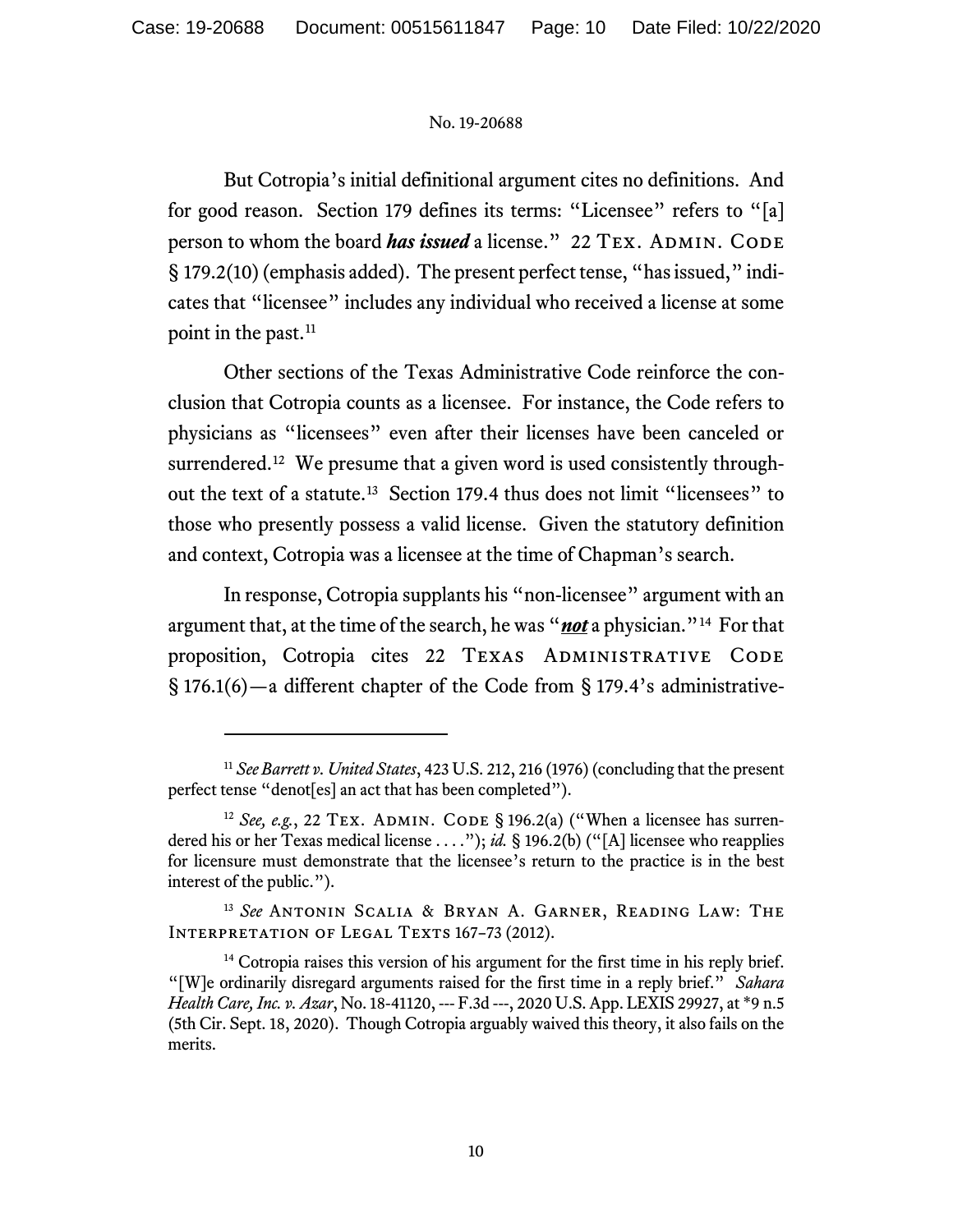subpoena authority—which defines a "physician" as "any person licensed to practice medicine in this state." He then grafts § 176.1's definition onto § 179.4, because the title of § 179.4 is "Request[s] for Information and Records from *Physicians*" (emphasis added). Even setting aside these statutory gymnastics, titles should be used in statutory interpretation only to resolve textual ambiguities, not to create a textual ambiguity that overrides a text's plain meaning. SCALIA & GARNER, *supra*, at 221–22.

Finally, Cotropia relies on the Cambridge Dictionary's definition of "licensee." But that doesn't supplant the definition by the Texas Legislature. Although we often use dictionaries in giving terms their ordinary meaning "[a]bsent a statutory definition," we need not resort to dictionary definitions where statutory definitions leave no ambiguity. *United States v. Hildenbrand*, 527 F.3d 466, 476 (5th Cir. 2008).

# 3.

Cotropia contends that, unlike the search in Zadeh, Chapman's search was pretextual.<sup>[15](#page-10-0)</sup> Chapman violated clearly established law, the argument goes, because her search was done "solely to gather evidence of a crime . . . and potentially to harass." The district court concluded there was no pretext.[16](#page-10-1) We agree.

<span id="page-10-0"></span><sup>15</sup> Once again, Cotropia describes this argument as a *Tolan* violation. Cotropia posits that practicing without a license has criminal penalties only under Texas Occu-**PATIONS** CODE  $\S$  165.153 but that it would be impossible for the TMB to bring administrative proceedings against him, as his "license had already been revoked." This appears to rehash Cotropia's "licensee" argument. As indicated above, the TMB retained authority to pursue actions against Cotropia even after his license had been revoked.

<span id="page-10-1"></span><sup>&</sup>lt;sup>16</sup> The district court also concluded that the issue of pretext was "beyond the mandate of the remand" because Cotropia did not raise the issue in the district court before dismissal or before this court on his previous appeal. Cotropia contests that application of the mandate rule, and Chapman neglects to defend the district court's application of the mandate rule. Because there was no pretext, we need not decide whether the district court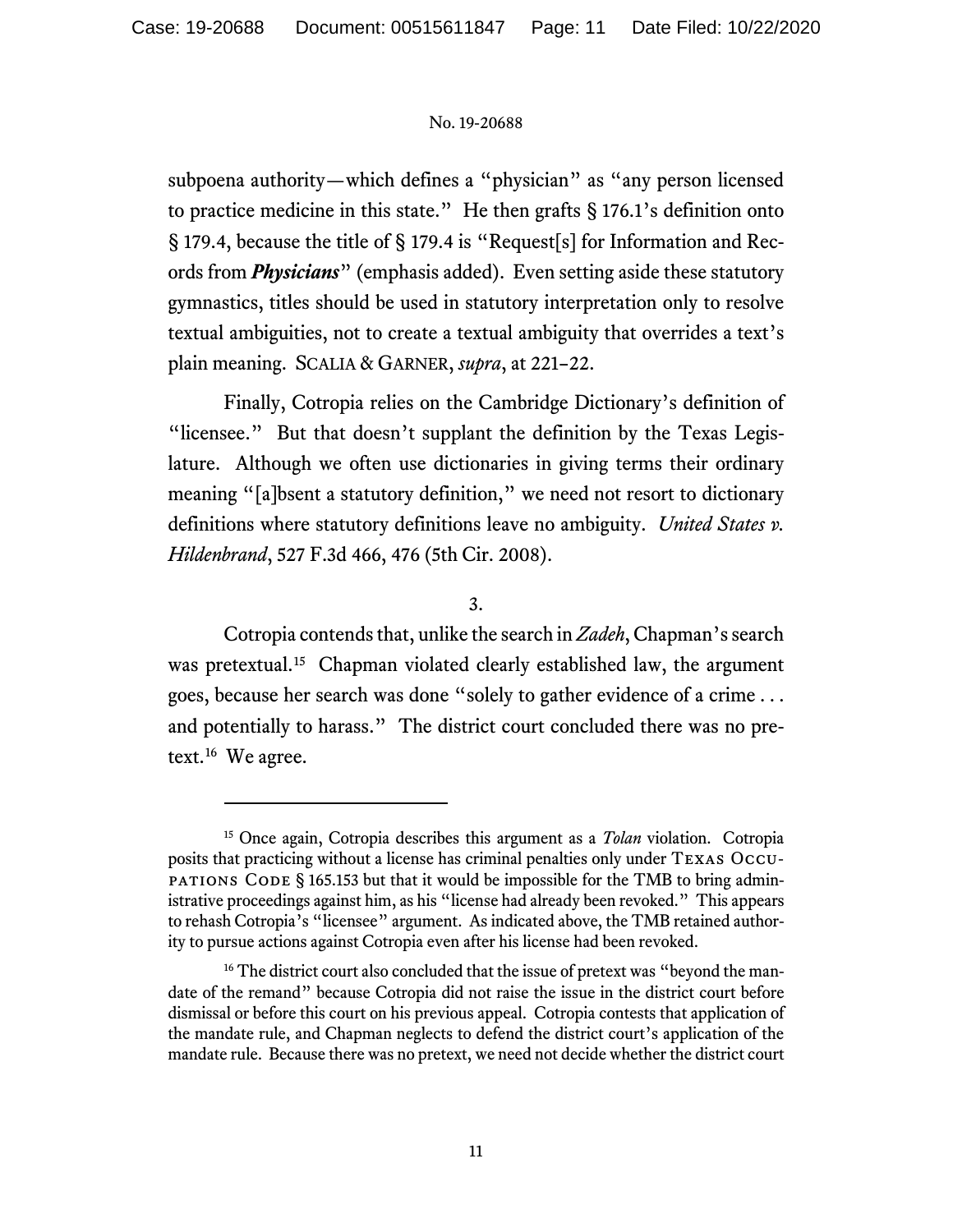"It is incorrect . . . to use the label 'pretext' simply because of an overlap between an administrative search and a criminal search." *Zadeh*, 928 F.3d at 471. States are free to "address a major social problem *both* by way of an administrative scheme *and* through penal sanctions." *Burger*, 482 U.S. at 712. Because a search can further both administrative and penal ends, we determine pretext by asking "whether the search that occurred was under a scheme serving an administrative purpose." *Zadeh*, 928 F.3d at 471.

The TMB had received a complaint that Cotropia was operating an unregistered PMC. [17](#page-11-0) Even though Cotropia's license had been revoked at the time of the search, the Board still had the power to take disciplinary action against him, to issue administrative penalties, and to seek injunctions. *See* Tex. Occ. Code §§ 153.001(3), 164.001(b), 165.051. Therefore, Chapman's search served an administrative purpose, even if the TMB ultimately declined to take further administrative action against Cotropia. The search was not pretextual.

AFFIRMED.

properly applied the mandate rule.

<span id="page-11-0"></span><sup>&</sup>lt;sup>17</sup> Cotropia repeatedly insists that Chapman knew or should have known that Cotropia was not engaged in the practice of medicine at the time of her search because it was a matter of public record that his license had been revoked as of March 20, 2015. But, particularly in light of the allegations against Cotropia, the Board and its investigators were under no obligation to presume that Cotropia was abiding by the revocation order (as he undisputedly had not from February 13 until March 20).